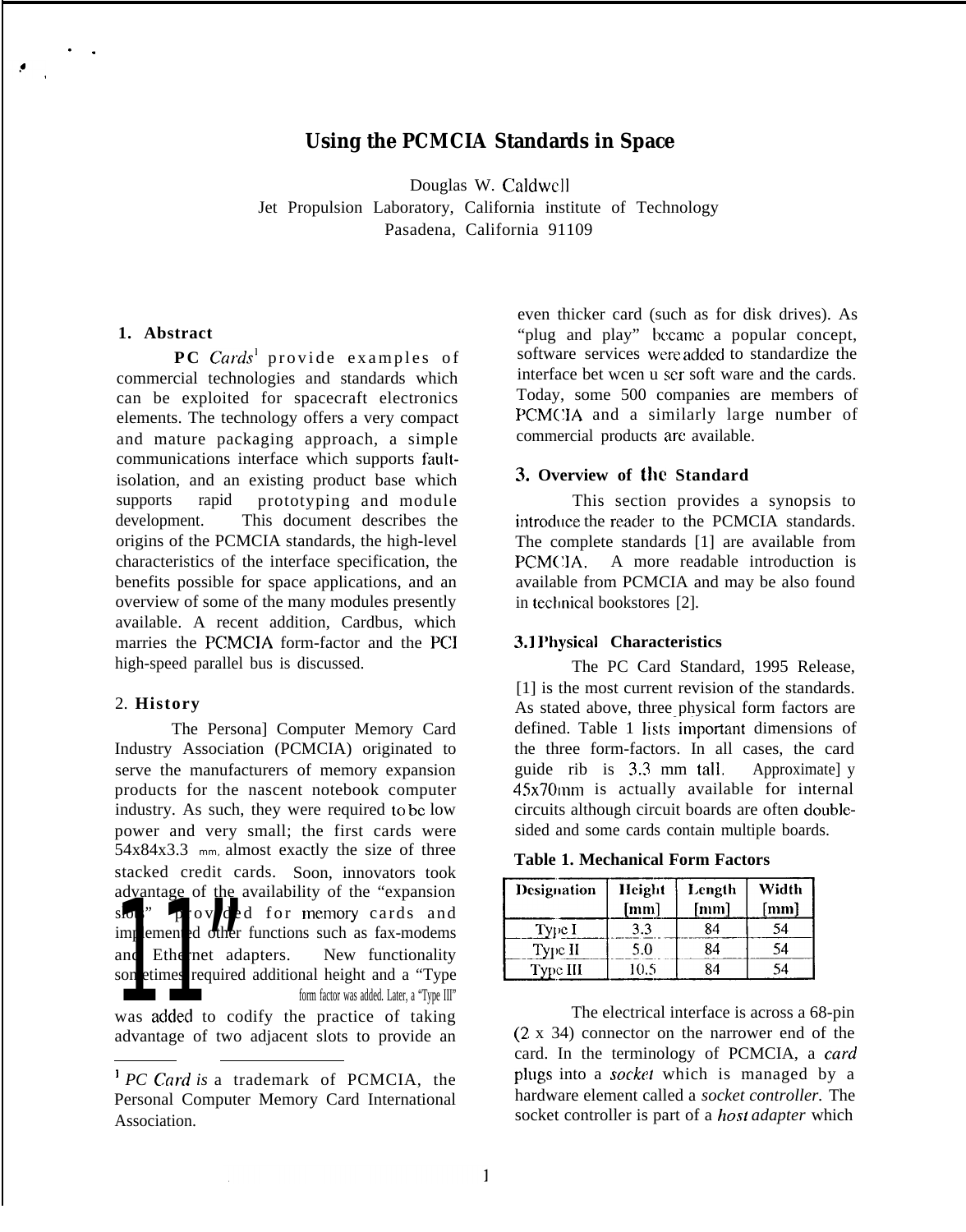Table 2 lists the various types of pins in the tolerance as will be described shortly. Since interface and the quantity associated with each. most PCMCIA hosts support exactly two card<br>Although these signals look like the signals sockets, many socket controller ICs provide two commonly found on a parallel bus, the PC Card sets of socket pins, one each for the two interface i s. not a bus interface. Supporti ng live- independent sockets. insertion requires independent, isolated connections between the a controller and each socket. While this increases the wiring

bridges from host environment to PC Cards. complexity, it also increases system fault sockets, many socket controller ICs provide two

| <b>Pin Functions</b>  | <b>Pin Mnemonics</b> | Pins in            | Pins in        |
|-----------------------|----------------------|--------------------|----------------|
|                       |                      | <b>Memory Mode</b> | $1/0$ Mode     |
| Address               | AO. A25              | 26                 | 26             |
| Data                  | $D0.$ $D15$          | 16                 | 16             |
| Power                 | $Vec$ , $Vpp12$      | 4                  | 4              |
| Ground                | <b>GND</b>           | 4                  | 4              |
| <b>Card Detect</b>    | CD12                 |                    | $\overline{2}$ |
| Card Selects          | CE12, OE, WE/PGM     |                    | 4              |
| Card Status           | WAIT                 |                    |                |
| <b>Battery Detect</b> | BVD12                | $\overline{2}$     |                |
| Memory                | WP, RDY/BSY          | $\overline{2}$     |                |
| Control               |                      |                    |                |
| 1/0 Control           | 10RD, IOWR, 101S 16, |                    | 6              |
|                       | IREQ, INPACK,        |                    |                |
|                       | <b>STSCHG</b>        |                    |                |
| Other $1/0$           | SPKR                 |                    |                |
| Other Control         | RESET, REG, RFSH     | 3                  | 3              |
| Reserved              | RFU                  | 4                  |                |

Table 2. **Electrical ]ntcrfacc Overview**

Vcc is the primary card supply and may be either 3.3V or 5V. The newest standard supports two even lower voltages. Cards may be individually powered-down so Vcc may also drop to ground. Vpp was originally a programming voltage (e.g., for Flash EEPROM); it can be used as a general-purpose secondary supply but its use is limited because most host adapters provide only low-current Vpp supplies (< 50 mA). Vpp may be 12V, equal to Vcc (default), grounded, or non-existent. Single-chip power switches now exist (e.g., TITPS2201IDF, [3]) which provide power multiplexing of Vcc and Vpp for two independent sockets. The standard specifies current-carrying capacity of 0.5 A/pin which

would allow SW at 5V. Most cards draw less than IW.

PC Cards are generally housed in metal cases and, if ungrounded, such cases can allow static charge buildup in a radiation environment. The standard does not specify case grounding although it would seem necessary to avoid static buildup even for terrestrial applications and to meet the standard's static discharge tests.

The interface is capable of supporting transfer rates of at least 20 MB/s. (The standard specifies memory read and write timing down to 100 ns. Data transfers can be 8-bit or 16-bit.)

### 3.2 **Software: Card and Socket Services**

The PCMCIA standards do not stop with mechanical and electrical compatibility; software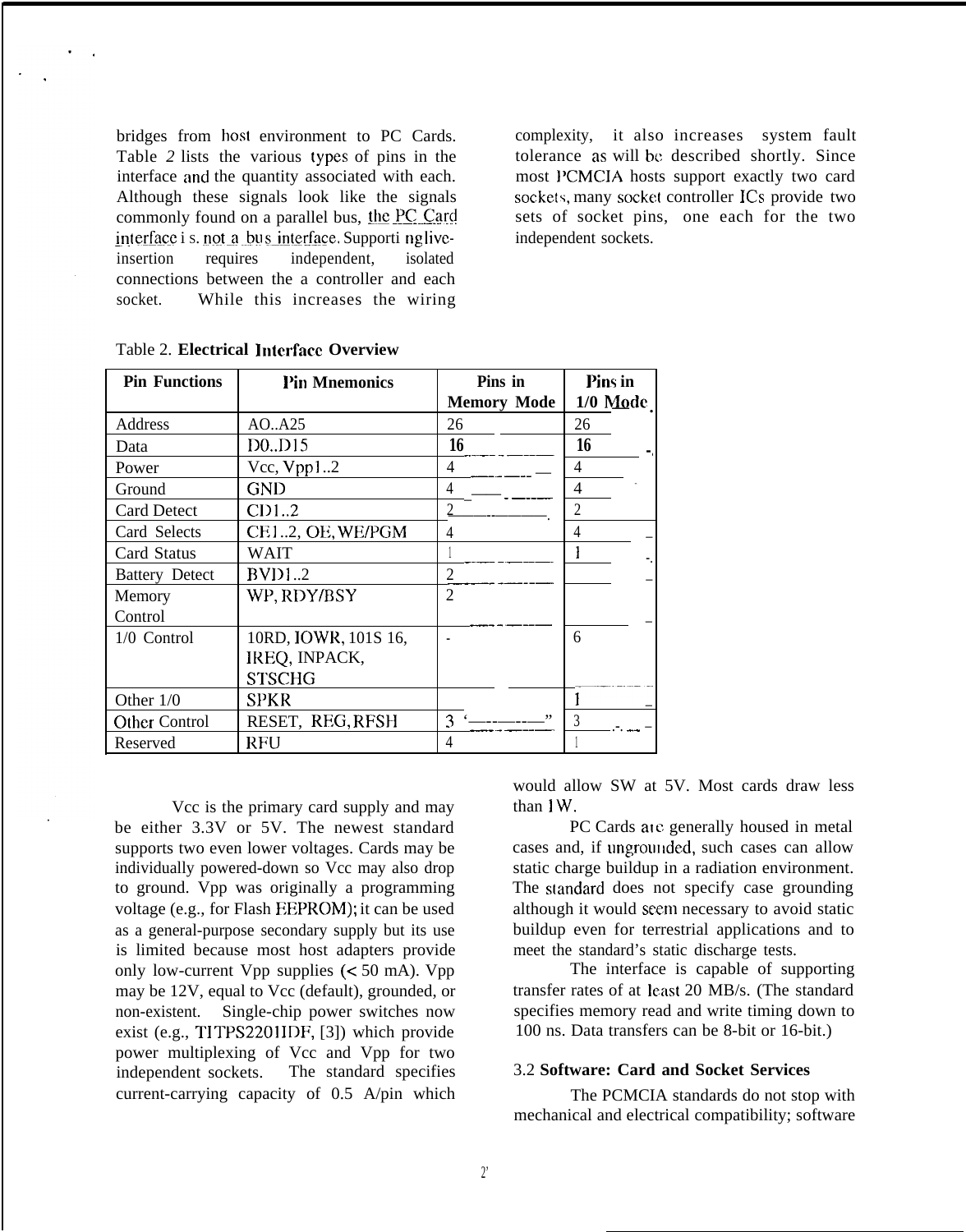is required to implement a plug-and-play system. Socker *Services is* the device-driver software layer. It presents a hardware-independent interface to the next-higher layer of software, *Card Services.* This allows Card Services to remain independent of the details of the actual socket controller used in the host adapter. In practice, socket controllers are relatively simple and the register set of the original Intel 82365 has become something of a *de facto* standard. While not eliminating the need for Socket Services, the usc of a such a register-compatible socket controller can save Socket Services development costs.

.

.

Card Services provides generic PC Card functionality such as detecting (and signaling) card insertion, determination of voltages and compatibility, and querying of the Card Information Structure (CIS). These generic functions are provided to developers who write *Card Applications* to handle particular PC Cards. In a plug-and-play system, the socket controller first detects the insertion of a card and signals the host with an interrupt. Socket Services fields the interrupt and signals Card Services. Card Services then queries the CIS to determine what kind of card has been inserted and invokes the appropriate Card Application as a task. Through the Application, the PC Card and associated software become an integral, possibly transient, part of the system.

Although the use of PC Cards does not necessitate implementing the standard software layers, their use in custom systems should not be dismissed. Shielding hardware from software with device drivers isn't necessary either, but established software engineering practice suggests that such functional partitioning is a good idea, even in a custom system. While individual projects could benefit from PC Card technology, widespread use of the software layers would encourage reuse from system to system, even for spacecraft.

# 4. P(;MCIA **in Space**

# 4.1 **Advantages**

The most readily apparent benefits of PC Cards arc their small size  $(23 \text{ cm}^3 \text{ for Type } 11)$ and consequent low mass (< 30 gm, typical for Type 11). Their functional density is on par with that achievable with MCMS for most applications (at substantially lower cost). Their primal y use in batter-y applications (notebook computers and personal digital assistants) has lead to intrinsically low-power designs which are further augmented by reduced-power modes (e.g. standby, idle, or reduced-functionality). Typical cards draw between 0.1 W and 1 W. The inclusion of supporl for supply voltages below 3.3 V will further reduce power. The cards' use in portable applications (i.e., the battery applications listed above) and their frequent handling during card swapping requires robust ness. The standard specifies an operating vibration level of 15 g RMS and shock of 50 g (six axes) although many cards can withstand significantly higher levels (e.g., 1000 g shock).

As mentioned earlier, supporting live insertion of PC Cards simultaneously provides fault containment. Although called "hot swappi rig", this is from the host's perspective; the socket is usually "cold" when a card is inserted. This requires power switching for each individual socket. Further, since signal lines should not be connected to unpowered circuits, all the signal lines are tri-state buffered on the host side. The signal lines are switched on only after a card is detected and powered (with Vcc). The use of current limiting and current sensing on the power supplies for each socket (as is typical ) supports over-current detection. The point-to-point, non-bus nature of the interface results from these considerations. The side-effect of all of this is that any faulted card can k isolated from the rest of the system, either permanently or temporarily (to isolate faults or to perform hard reset). This capability also allows cold-sparing or card-wise power reduction to be trivial 1 y implemented. Although no signal-level fault tolerance is supported (e.g., not even parity!), this may be a price that must be paid for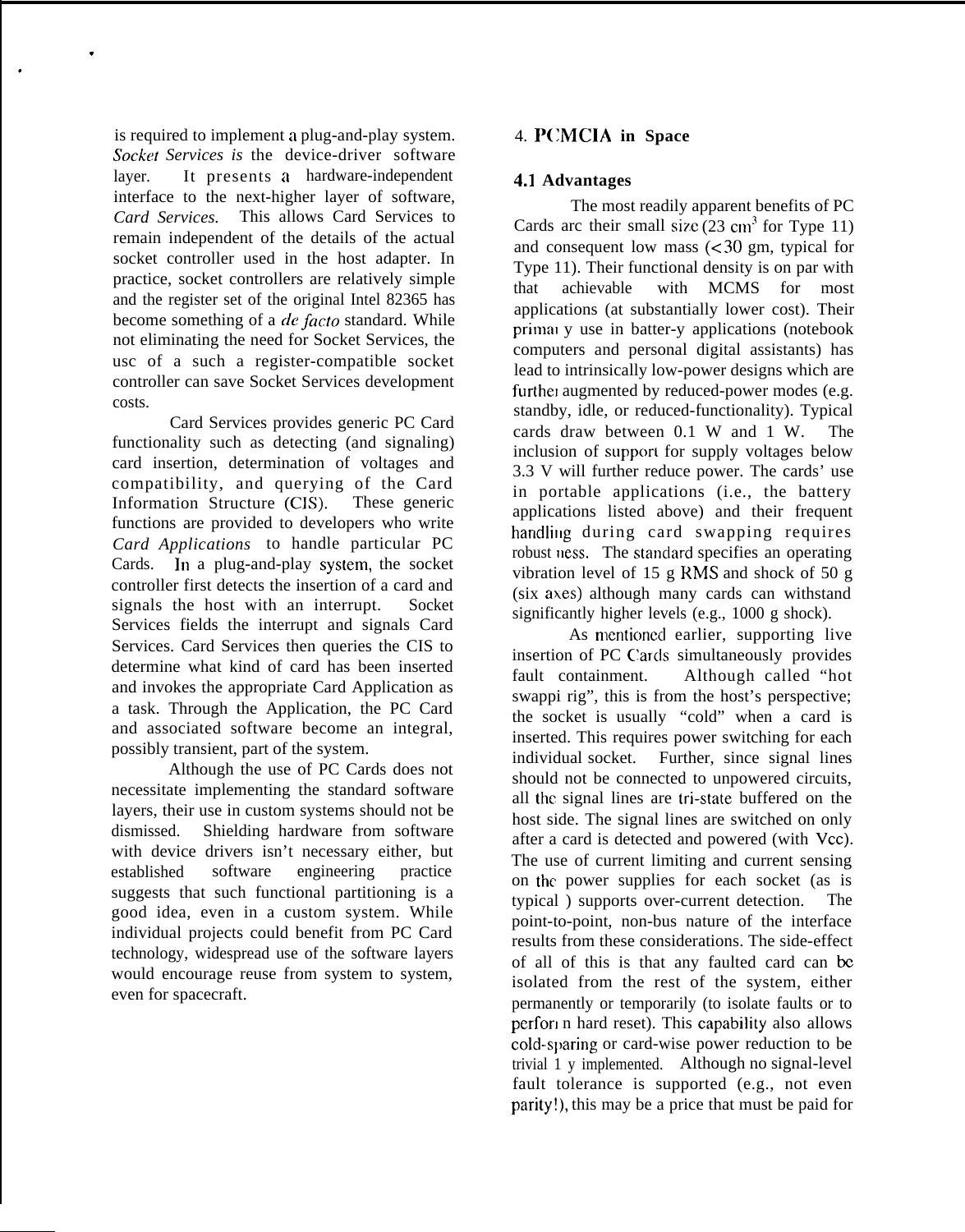the many other cost benefits. A new specification augmenting the attributes of PC Cards with fault tolerance features would negate the majority of the benefits of using the standard as-is. It is unlikely that developing such a standard would be cost-effective.

The physical and functional advantages get us past the hurdles of technical acceptability within the space community. The real advantage of the PCMCIA standards is their cost reduction potential. An industrial-grade 175 MB (1 Gb) Flash memory card costs around  $$5000$  (qty.1). A 360 MB (3 Gb) hard disk costs about \$1000. Most 1/0 cards are \$200- \$1000. Clearly, if these off-the-shelf items can be used (without substantial upgrading or qualification), significant savings could be realized. Large production volumes allow manufacturers to amortize their (large) development costs across many units and would also be expected to yield higher quality products.

However, even if existing cards cannot be used, the standards can and should be leveraged. Virtually all the reasons for using standards [4] are applicable: knowledge reuse, industrial infrastructure, long-term maintainability and upgradeability, etc. A large number of vendors have already wrung out the standard; it is mature. A large infrastructure supports development, prototyping, and production of the cards; a knowledge base exists. Existing commercial software and test hardware can be used for developing aerospace-unique cards. The size of the industry and the lack of credible competitors suggests that the standards will be supported for a significant time. Considering that VME has been around since the late '70s and is still strong, and that PCMCIA is less than five years old, it would seem reasonable to predict its viability for at least the next ten to fifteen years.

# 4.2 **hSUCS**

Thermal issues present the most obvious problem with using PC Cards in a space environment. While a typical space temperature range is  $-34 - +71$  'C [5], the standard requires only the commercial range of  $O - +55^{\circ}C$ .

Although some industrial grade  $(-40 - +85^{\circ}C)$ cards are produced, they are not common, Additionally, there is often not a highconductivity thermal path from devices to the case. This is somewhat mitigated by the very low power consumption of the devices. One simple technique for largely resolving this problems is to simply remove a card's cover, apply thermally-conduct i ve epoxy to each device to bridge the gap to the cover, and then replace the cover. Cover removal may also be required to replace materials (e.g., a plastic card frame) which are not vacuum- compatible. Hermeticity requirements can be accommodated similarly. An example of an industrial device which has been upgraded for thermal conductivity and hermeticity is Raymond Engineering's Sentinel memory card (although this device unfortunately violates the standard by stretching the package by about  $10 \text{ mm}$ ). in this case, the result is approximately twice as heavy as the "bare" commercial device.

Card retention is normally achieved by the friction of the pins. For space applications, additional force is required but the mechanisms used to ensure thermal conductivity will often add sufficient retention forces. Of more concern are the external 1/0 connections which must be made opposite the 68-pin connector for comnmnications, data acquisition, antennas, etc. At present, there are no standards for these cables. Some are permanently affixed to their cards, others are attached with connectors (which generally have no positive retention). As with any assembly, cable harnesses present a problem which cannot be ignored. However, although irritating, the connectors and cables do **not** appear to present intrinsic problems.

Some minor issues should be mentioned for completeness but which do not detract from the standard. The point-to-point nature of the interface incurs a penalty in interface circuits. The penalty is not severe because of the relatively small number of connections (-60) and the availability of single-chip dual-socket controller chips; this is a small price to pay for the fault tolerance gained. Radiation is an ever-present issue but has nothing to do with the standard; it applies to all commercial electronics. Finally, no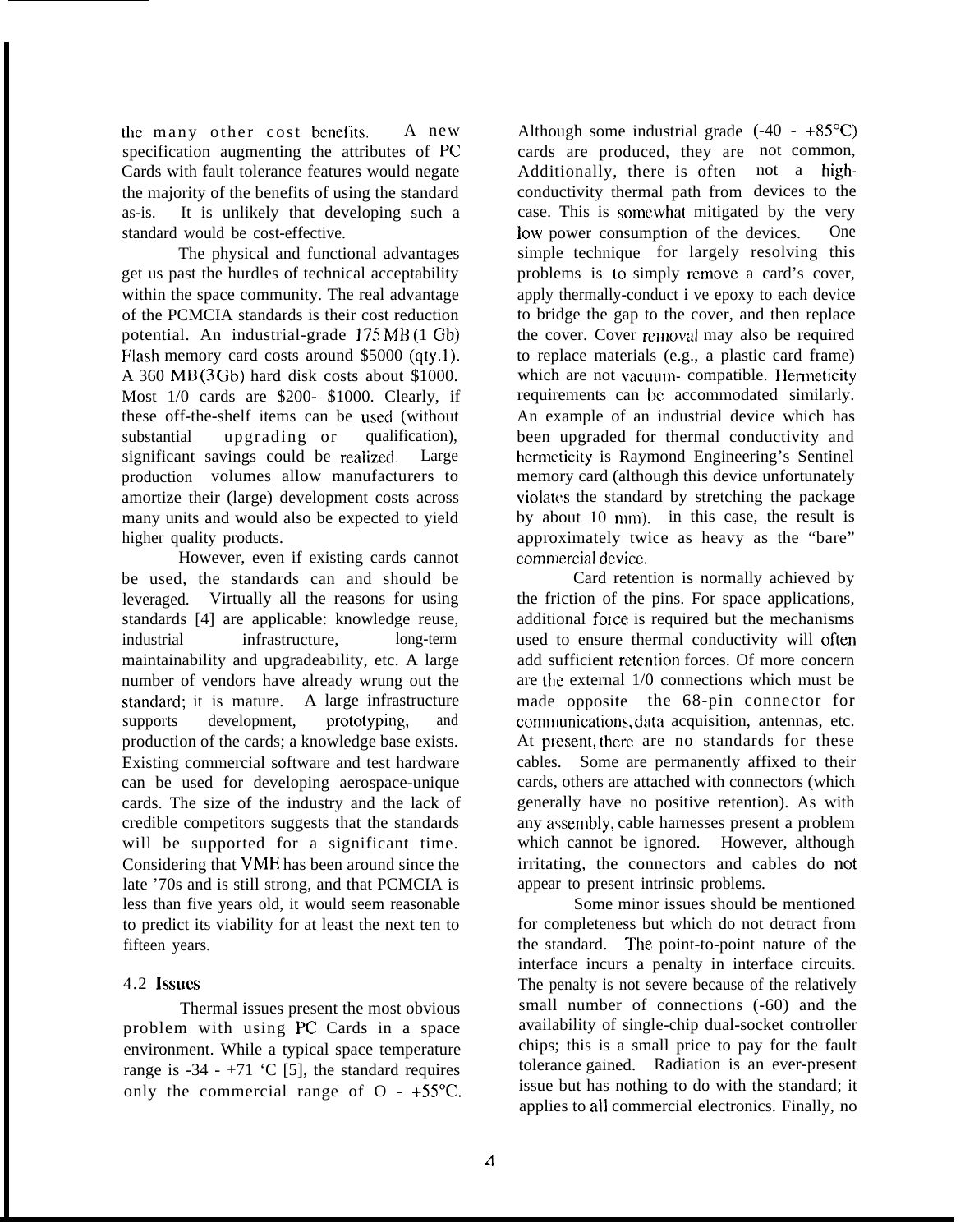PC Cards have ever flown in space; the consequent distrust of "unproven" hardware is, again, not unique to PC Cards and is, fortunately, easily rectified.

#### **4.3 Memory**

A large number of memoty cards are available. The simplest of these are accessed as linear memory and provide from 64 KB to 4 MB of memory. Their primary applications are memory expansion (DRAM), "solid-state floppy" (SRAM and Flash), and software distribution (ROM and OTPROM). These are of limited interest in spacecraft systems.

Nowhere is the power of evolutionary improvement more evident than in the \$10011 hard disk industry. Rapid improvements in linear recording density and simultaneous reductions in platter and head sizes have enabled traditional rotating media to fit into the PCMCIA formfactor. Presently, 320 MB disks are available (MiniStor, 94Q4); only 6 months previously, the largest drives were only 80 MB (94Q2). Since these drives are used in portable applications, they must withstand more abuse than desk-bound disks. As an example, the MiniStor 340 MB drive can withstand 200 G operating and 900 G non-operating. Although they use rotating media, the angular momentum of the devices is typically low because of their small size. While the first PC Card hard disks were only found in Type 111, as of early 1995, they are also available in the Type 11 form-factor.

Relatively new to the scene are very high capacity Flash disks, ranging from 2 MB to 175 MB (April 1995). These solid-state devices present the user with an interface which is identical to a hard disk and similarly non-volatile  $($ and SEE immune). in this way, a great deal of internal sophistication can be incorporated into the devices which cannot be used in traditional linear memories. The SunDisk line. of Flash disks [6] are accessed either as a linear array of logical blocks or as ATA (AT Attachment) disks complete with "sectors", "heads", and "cylinders". Blocks (sectors) are 512 bytes. The logical addressing scheme allows  $2^{28}$  blocks to be addressed or  $2^{37}$  bytes (128 GB or 1 terabit). A

(56,64 ) Reed-Solomon code protects data. The use of an abstract (disk) interface allows the device to hide details from the user such as physical sector mapping, error detection and correction, block erasing and writing, and storage element replacement (remapping). This, in turn, obviates the need for wear-leveling operations in software as part of the operating system (Flash File System or FFS.). In fact, because SunDisk was free to implement internal details, the device perfoj ms no wear-leveling. Cells arc allowed to decay until their performance is no longer acceptable; the RS code is then used to correct errors and the 64. bit sub-block is remapped elsewhere. ']'bus, one mechanism is used to accommodate wear-leveling, random bit failures, and  $\iota$  manufacturing defects (which effectively improves chip yields). SunDisk's aggressive technology has been so successful that the majority of such disks which are on the market are actually re-labeled SunDisks. Raymond Engincering's Sentinel card is a ruggedized SunDisk.

In 1994, about 2 million PC cards were sold [7]. The memory card market alone is projected to bc 8M units and \$1 B in 1997. Both Flash and disk vendors are anticipating an annual doubling of available density although SunDisk also projects an additional factor of two from '96 to '97. The base factor of two for Flash is apparently due to increases in packaging ability while the additional factor is due to increases in actual chip density. Table 3 shows capacities of existing devices and projections for the next couple of years.

**'1'able 3. I'C Card Memory Capacity and Projections.**

| <b>Memory Type</b> | '94  | '95  | ,96  | ,97  |
|--------------------|------|------|------|------|
| and Packaging      | [MB] | [MB] | [MB] | [MB] |
| Flash, Typeple II  | 40   | 80   | 175  | 500  |
| Flash, Typpd III   | n/a  | 175  | 350  | 1000 |
| Disk, flyped III   | n/a  | 170  | n/g  | n/g  |
| Disk, Type III     | 120  | 260  | 500  | n/g  |

 $n/g$  Not Given (prescriter did not discuss).

1994 volues are actuals to this author's knowledge.

1995 values represent recently (as of April 95) released products

(Flash) and soon-to-he released products (disks). Other years are vendors' projections [7].